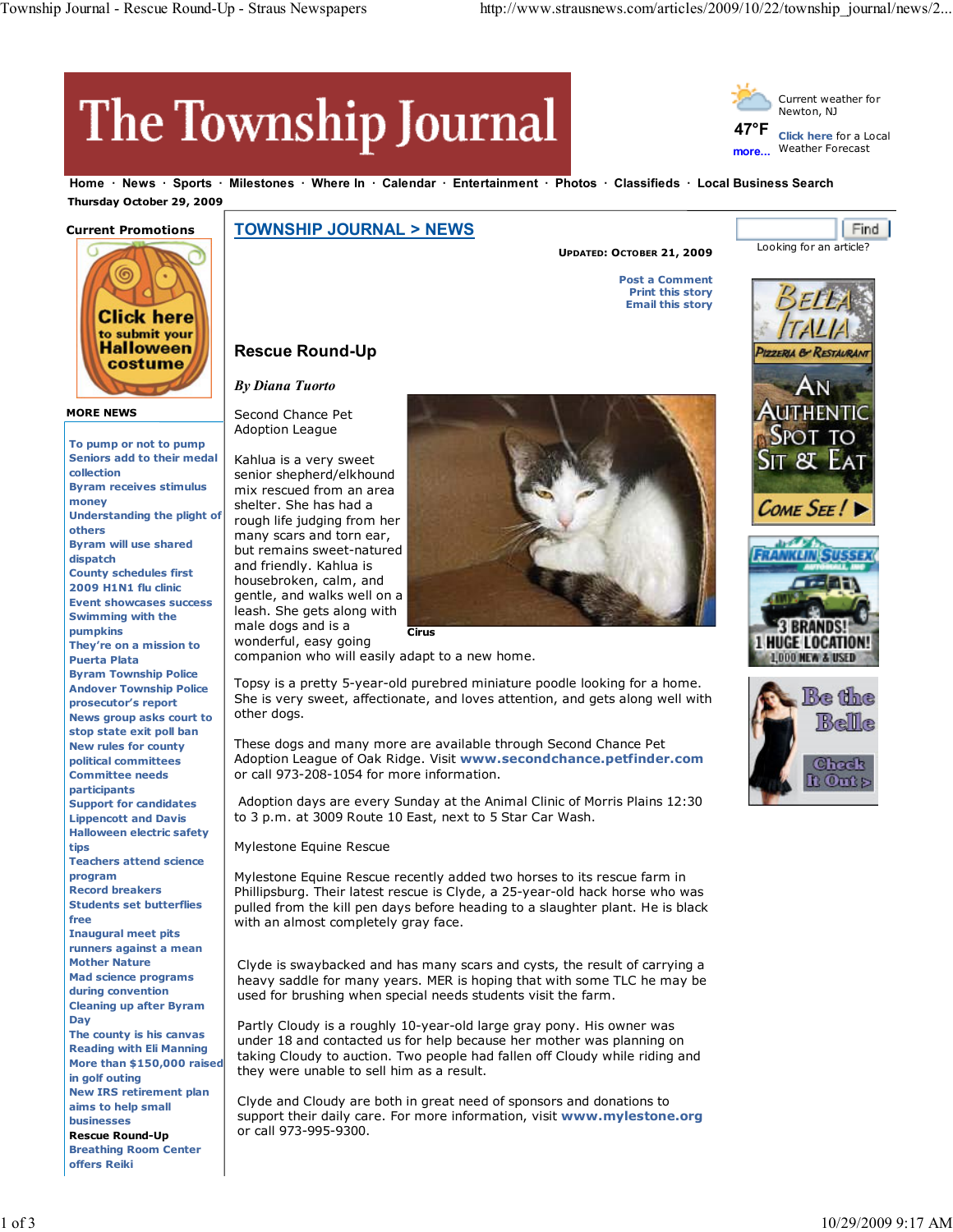**Only nine homes remain for sale at Perona Estates**

## **Newspapers**

The Chronicle The Photo News The Warwick Advertiser

The Advertiser News (North)

The Advertiser News (South)

The Sparta Independent

The Township Journal

The West Milford Messenger The Pike County Courier

Have a house steeped in more than just personal history? Click here and tell us about your historical house!

## **Special Sections**

**Back To School**

**Golf Country**

**Horse Country Orange County Guide to Community Service**

**Sussex County Guide to**

**Community Service Passaic County Guide to Community Service**

**Pike County Guide to Community Service**

## **Services**

Subscribe Email Sign-up

Contact Us

Submit a Classified

Submit a Letter

Submit a Press Release or Announcement

Submit a Business Milestone

## **Search the archives**

**Find an archived article. Advanced search form** Noah's Ark Animal Welfare Association

Winnie is a 4-year-old dog who is very sweet and gentle. She wandered onto a farm in Kentucky and, despite best attempts, was never claimed by previous owners. Winnie would do well with a family with young children. She sits for treats and loves dogs, cats, and car rides.

Cirus is a 1-year-old kitty who was rescued from a terrible hoarder situation in Chester. She is one of over 140 cats removed. In the beginning, Cirus was terrified, but is much more social thanks to the work of Noah's Ark volunteers. She will need more human interaction to build up her confidence. Cirus now needs the love and attention that she so desires. Cirus is spayed and up-to-date on routine shots.

For more information on Winnie, Cirus, or Noah's Ark and their many upcoming fundraising events, visit **www.noahsarknj.org** or call 973-347-0378.

More Rescues In Need of Volunteers, Donations, or Loving Homes:

BARKS (Byram)- for cats and dogs- **www.barksinc.com** or 973-300-3185

CLAWS Cat Rescue & Adoption Shelter of Sussex, Inc. (Augusta)- for cats**clawscatshelter.com** or 973-875-8540

Father John's Animal House (Lafayette)- for cats and dogs**www.sussex.petfinder.org** or 973-300-5909

Hippity Hop Rabbit Rescue (Somerville)- for rabbits**www.hippityhoprabbitrescue.com** or 973-393-2922

K.I.S.S. (Kitties In-need-of Someone Special, Inc.) (Hopatcong)- for cats**www.kiss.petfinder.com** or 973-670-2481

Operation Sanctuary (Landing)- for cats- **www.operationsanctuary.org** or 610-628-9160

ReRun, Inc. (Helmetta)- for Thoroughbred horses- **www.rerun.org** or 732-521-1370

Safe Haven Rabbit Rescue (Clinton)- for rabbits- **www.safehavenrr.org** or 973-238-0814

Safe Hounds Beagle Rescue, Inc. (Sparta)- for beagle dogs**www.safehounds.com** or 973-729-8431

St. Hubert's Animal Welfare Center (Madison)- for cats and dogs**www.sthuberts.org** or 973-377-2295

Under My Wing Avian Refuge (Franklin)- for exotic birds**www.exoticbirdsrefuge.org** or 973-827-1777

If you have or know of a local animal rescue that should be featured in an upcoming Rescue Round-Up, contact Diana Tuorto at **lunar\_aradia@yahoo.com**

**Print this story Email this story**

Share this article: **Del.icio.us Digg Reddit Technorati**